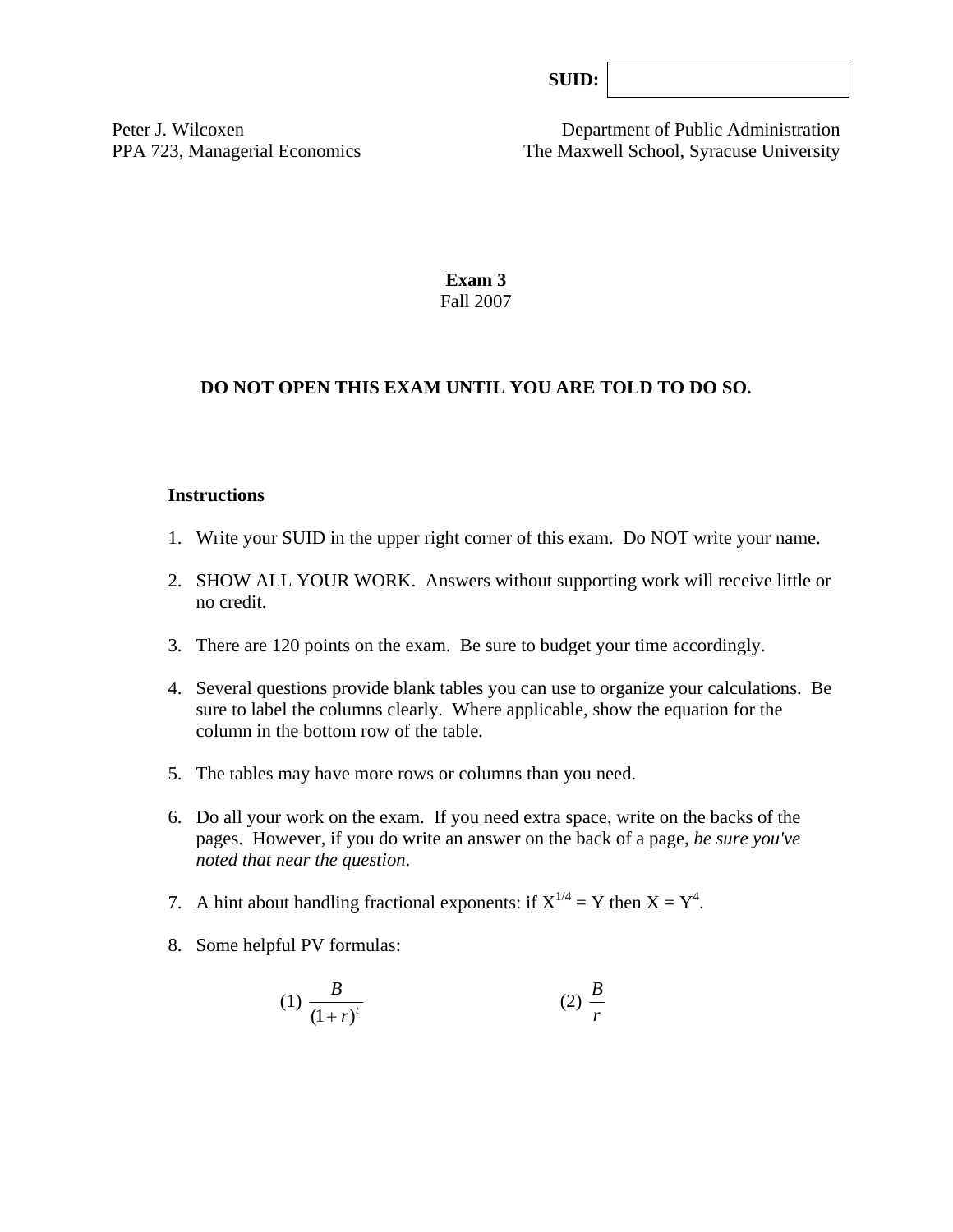# **Question 1 (40 points)**

A city is considering a \$100 million upgrade to its water supply system. The upgrade would reduce maintenance costs associated with the current system and would provide capacity for potential future population growth. The reduced maintenance costs would produce a present value benefit of \$20 million. The additional capacity would produce an additional present value benefit of \$140 million on top of the maintenance benefits, but only if the city actually grows. At the moment, the chance of the city growing is believed to be 40%.

(a) Please draw an appropriate decision tree and calculate the expected value of the upgrade. Assuming the government is risk neutral, should it proceed with the upgrade? Why?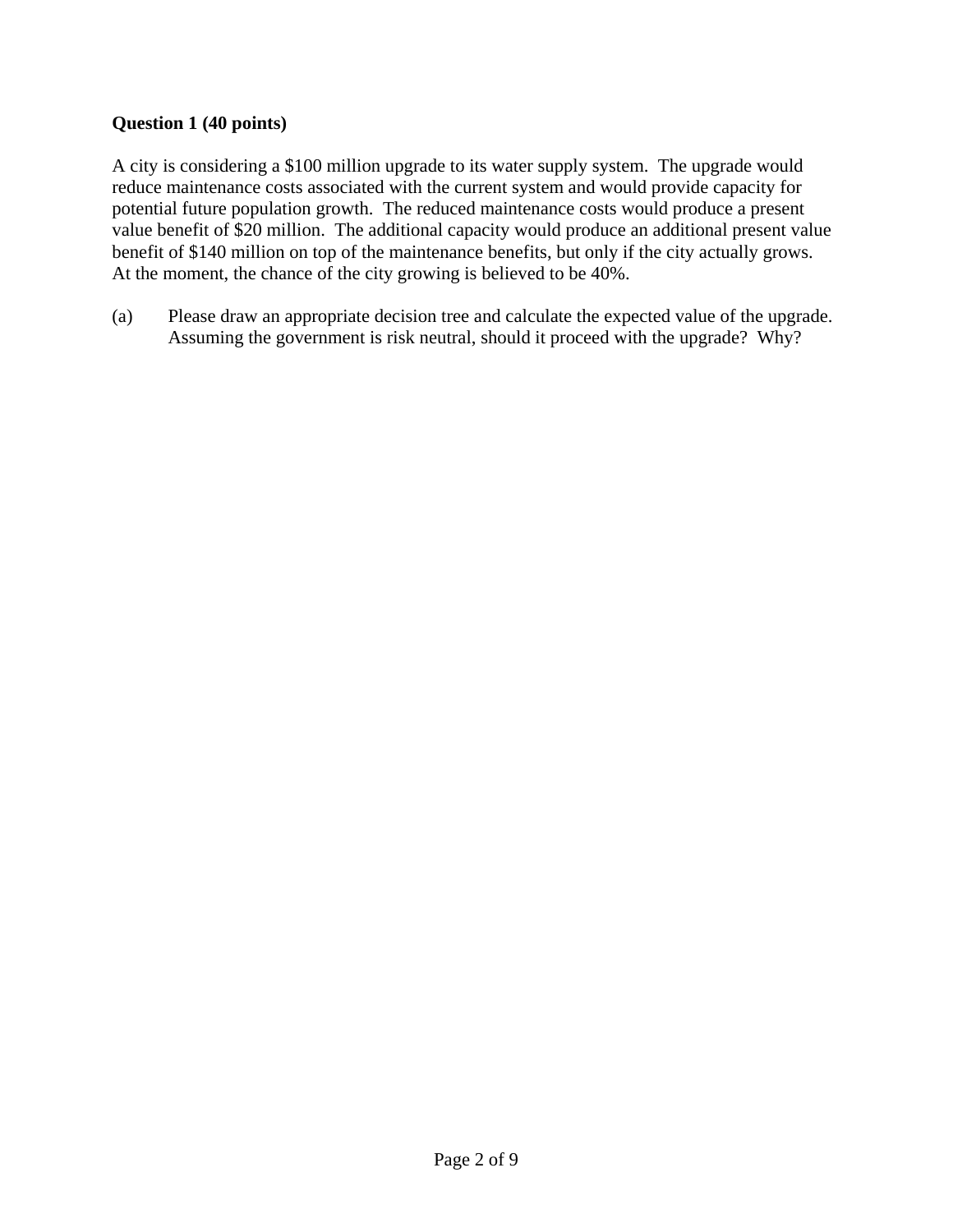### **Question 1, continued.**

A consultant could be hired for \$1 million to conduct a detailed analysis of the city's prospects for future growth. However, the consultant's ability to predict the city's future is known to be imperfect. When the city will actually grow, the consultant will always detect that and report it. Unfortunately, consultants tend to report what their clients want to hear. There is a 40% chance the consultant will be overly optimistic and report that the city will grow when in fact the population will remain the same.

(b) Please compute the *expected value of hiring the consultant*. Should the city hire the consultant? Explain.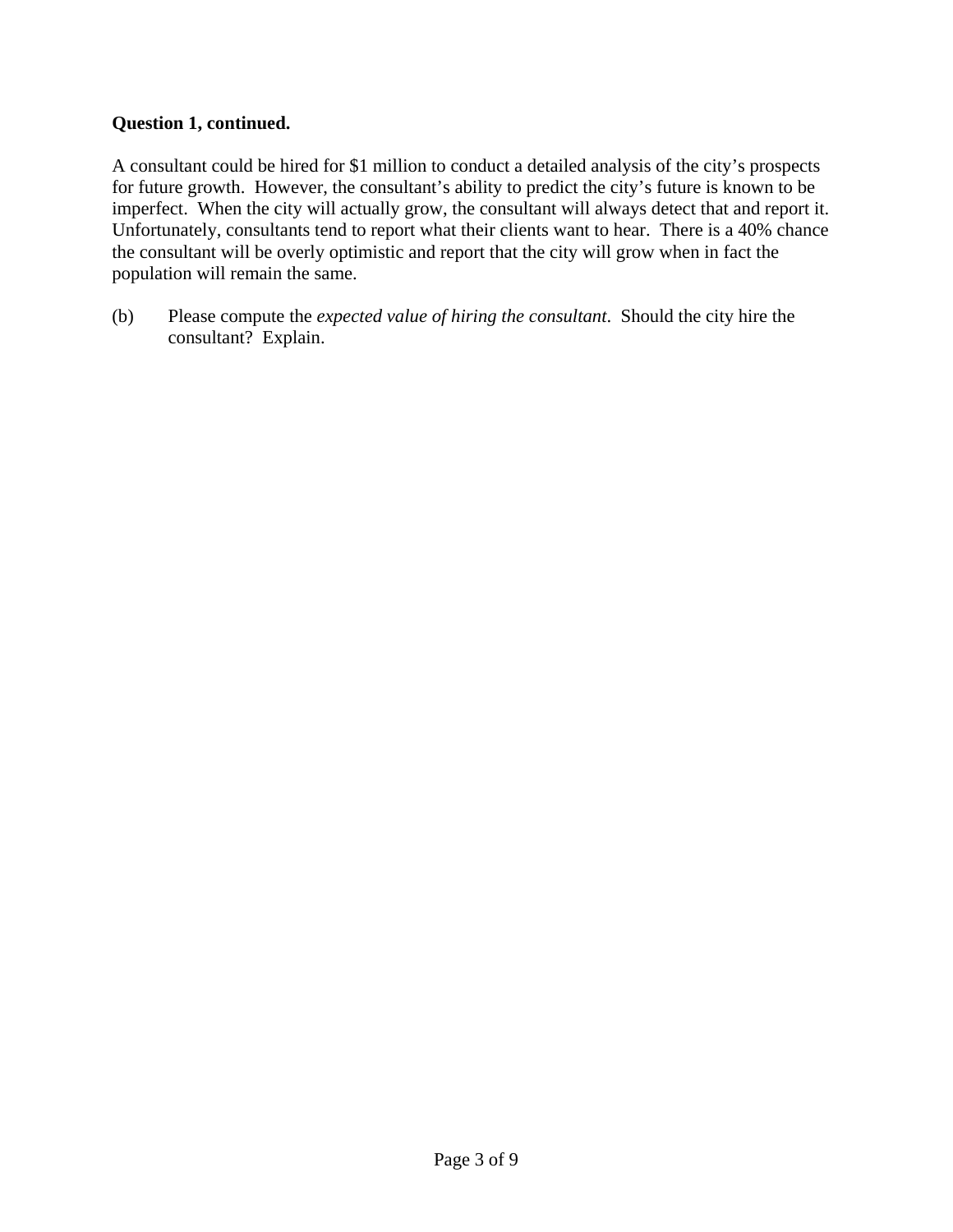# **Question 2 (20 points)**

An organization wants to produce 100 units of output at the lowest possible cost. It has the following production function:  $Q = K^{0.75} L^{0.25}$ . The price of capital is \$200 and the price of labor is \$100.

(a) How much capital and labor should it use? What will be its average cost per unit of output at this set of inputs (in dollars and cents)? You may assume that the organization can buy fractional amounts of labor. As a hint to reduce the number of calculations you'll need to do, the amount of capital is between 105 and 115 inclusive.

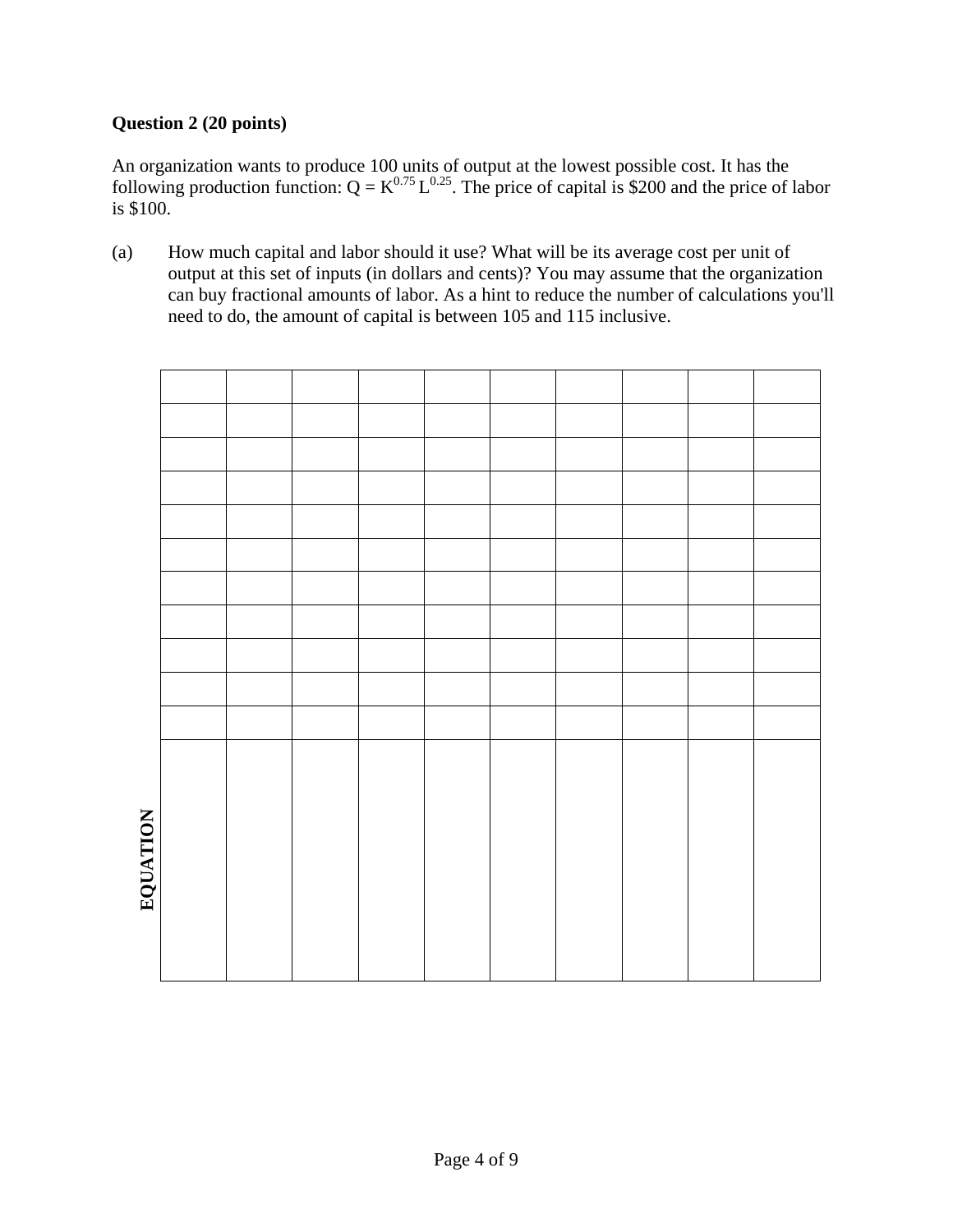# **Question 3 (20 points)**

A philanthropist wishes to help low income homeowners renegotiate their mortgages. The cost of providing the service is given by  $TC = $100*Q$ , where Q is the number of clients. Demand for the service among homeowners is known to be given by  $P = $205 - $1*Q$ . In addition, the philanthropist is willing to provide a grant of \$15,000 to help support the operation. You may assume that no other firms or organizations serve this market.

(a) The organization wishes to serve as many clients as possible without running a deficit (after taking the grant into account). What should it charge and how many clients should it expect to serve? How much profit will it earn? As a hint, the value of Q is between 180 and 190, inclusive.

| PAUATION |  |  |  |  |  |
|----------|--|--|--|--|--|
|          |  |  |  |  |  |
|          |  |  |  |  |  |
|          |  |  |  |  |  |
|          |  |  |  |  |  |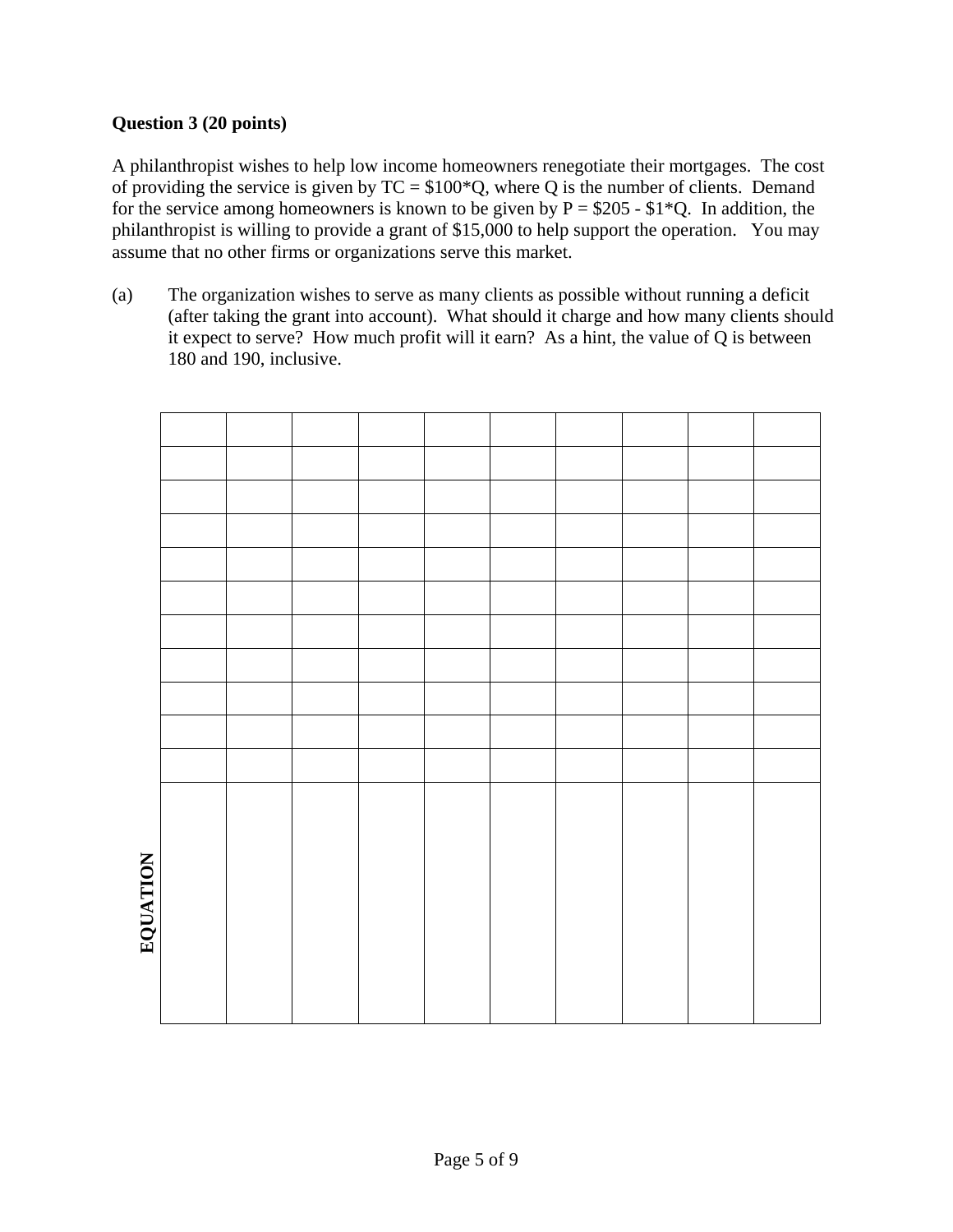# **Question 4 (40 points)**

A biotech company is considering a research program that might lead to a breakthrough in the production of ethanol from cellulose (essentially allowing vehicle fuels to be produced from wood chips and other plant wastes). If the research program is successful, the firm will be able to patent the process and license it to other firms. Demand for licenses in each year would be given by  $P = $35 - $2*Q$  where P is measured in millions of dollars (e.g., P=35 means \$35 million). Assuming (for now) that the research project is successful, producing the licenses could be done at zero cost (TC=MC=0).

(a) What price would a profit-maximizing firm charge for licenses during the patent period? What Q would it issue each year? What profits will it earn? As a hint, the quantity will be between 5 and 15.

| EVULLATION |  |  |  |  |  |
|------------|--|--|--|--|--|
|            |  |  |  |  |  |
|            |  |  |  |  |  |
|            |  |  |  |  |  |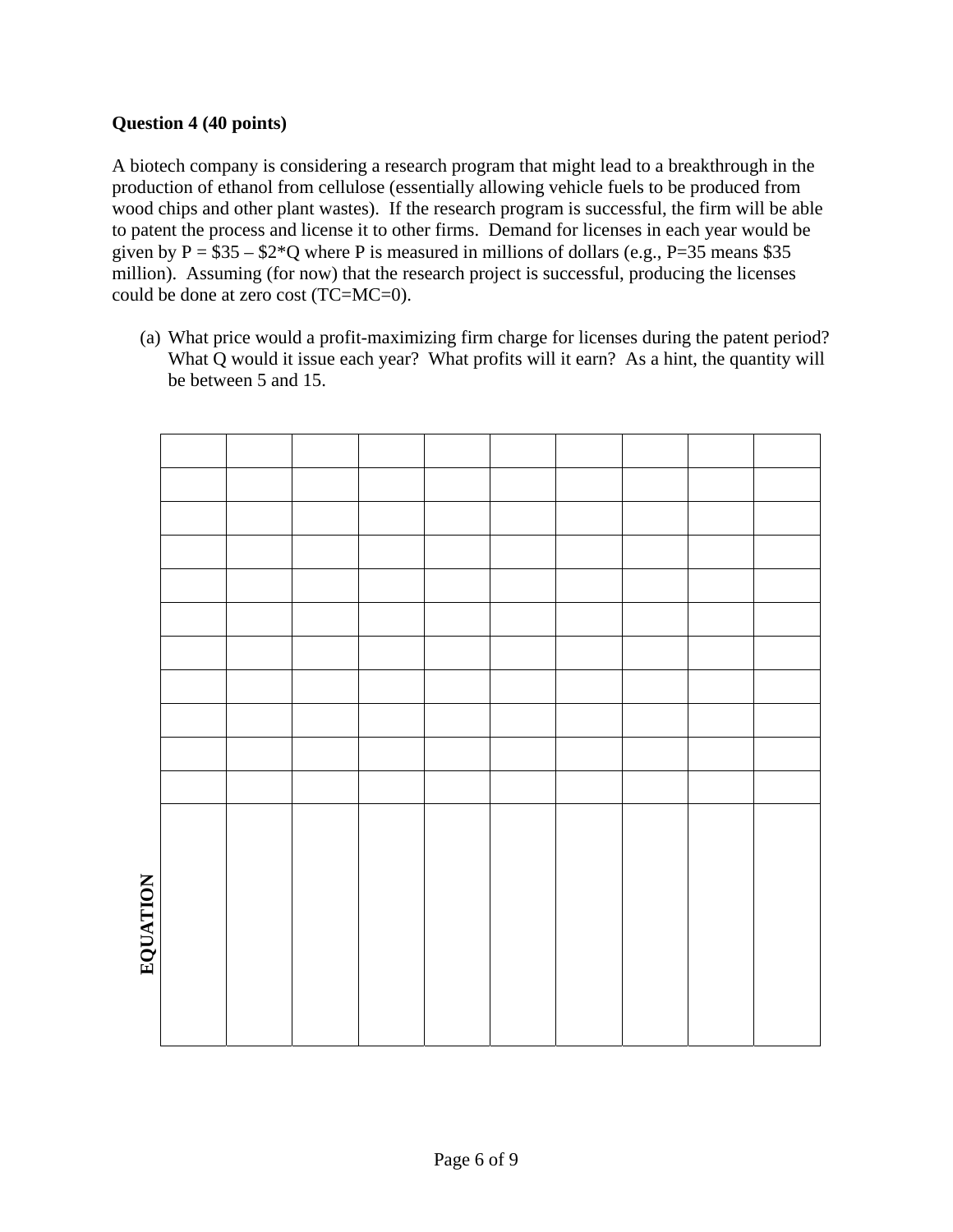### **Question 4, continued.**

Now add the time dimension. The patent would allow the firm to be a monopolist for 20 years (years 1 to 20; the firm doesn't license the process in year 0). After year 20, the patent expires and anyone will be able to use the process for free. The interest rate is 5%.

(b) Assuming the research program succeeds, what is the present value of the stream of profits that would be generated by process?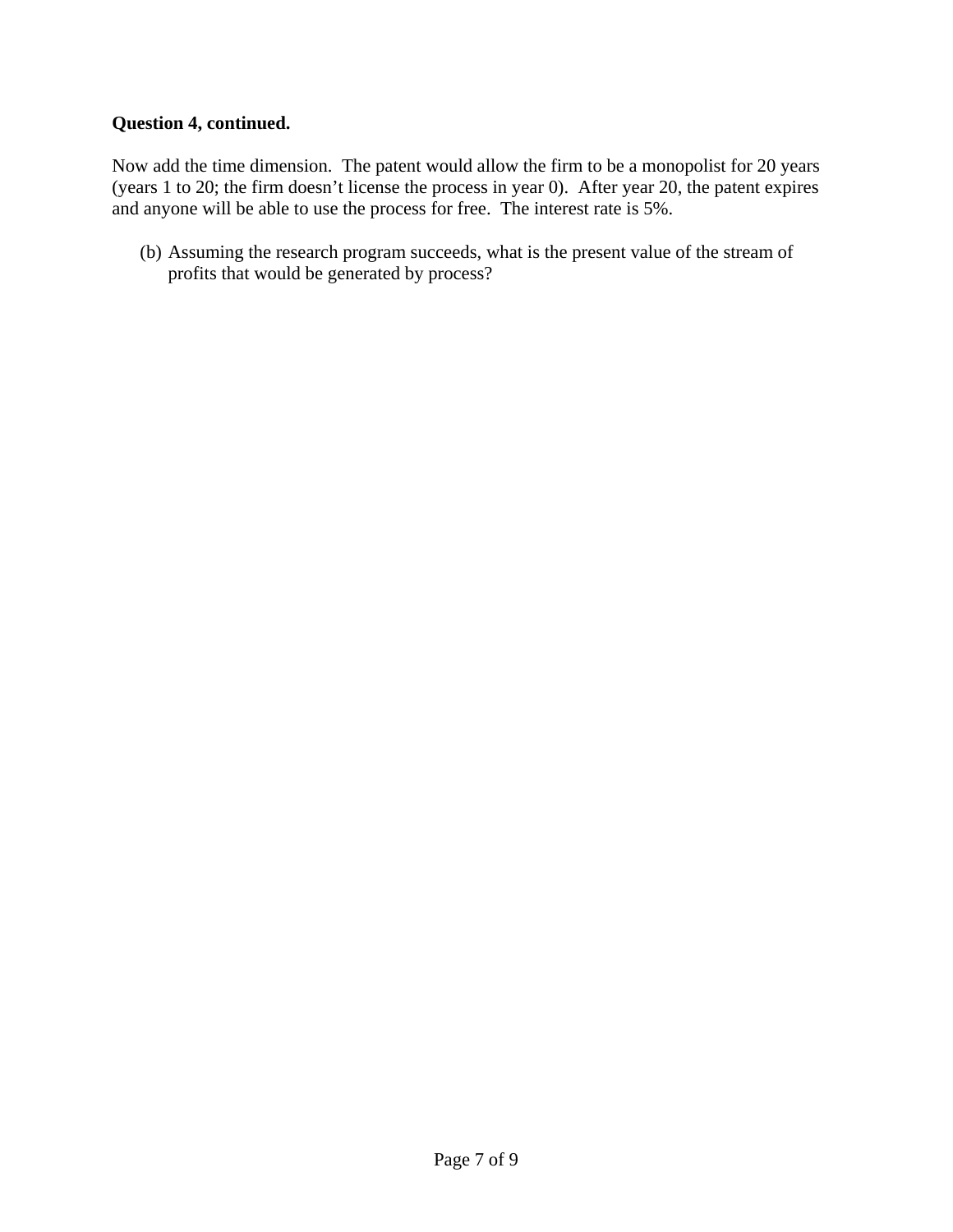# **Question 4, continued.**

(c) Please calculate the present value of all consumer surplus generated by the project (both during and after the patent period).